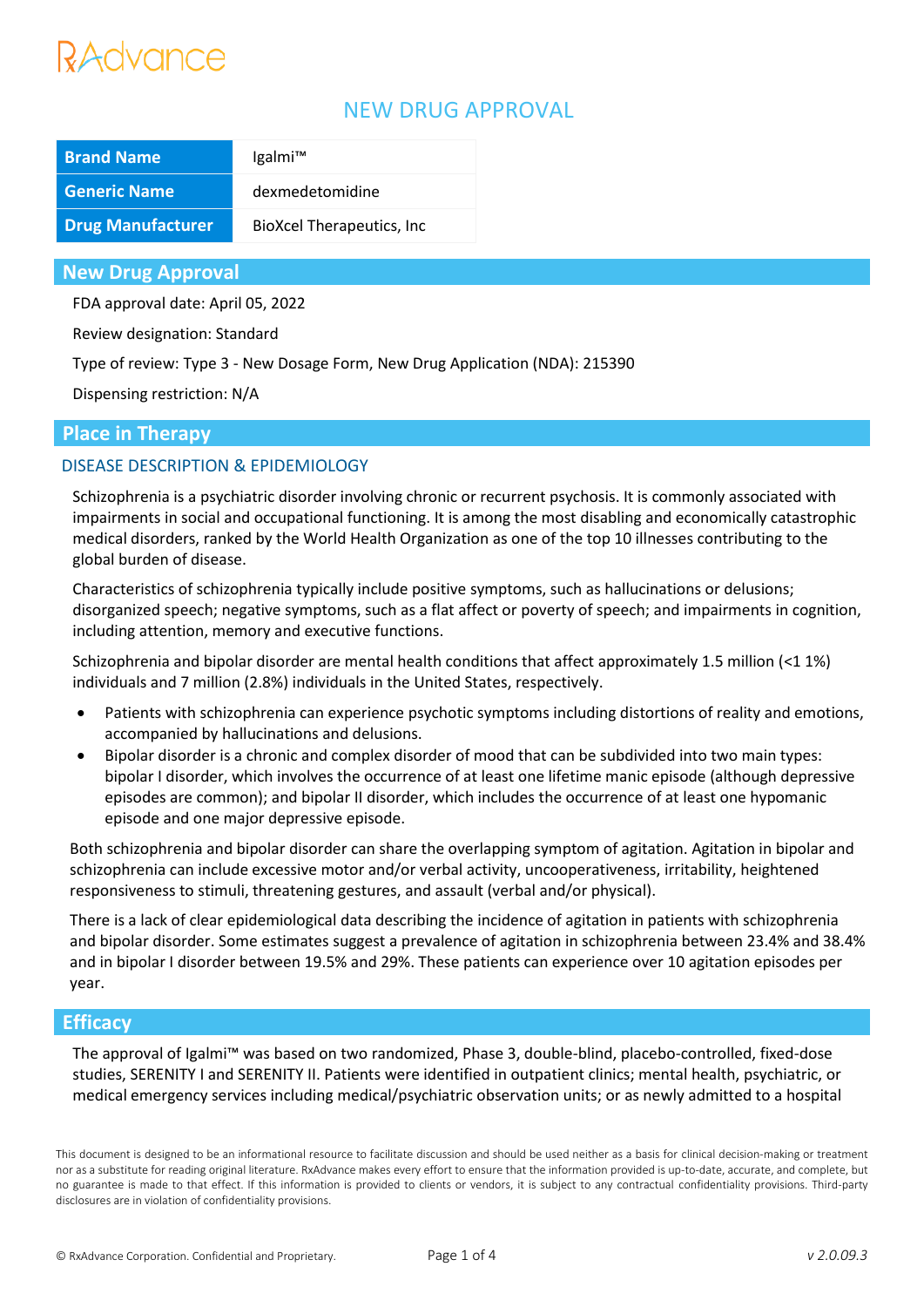# RAdvance

# NEW DRUG APPROVAL

setting for acute agitation or already in hospital for chronic underlying conditions. For purposes of the study, patients were hospitalized or kept in a clinical research setting.

Table 1 provides a summary of the SERENITY I and SERENITY II trials.

| Table 1. Igalmi™ Clinical Trials: Study Design Summary |                                                                                                                                                                                                                                                                                                                                                                                                                                                                                                                                                                                                                                                                                                                     |                                                                                                                                                                                                                                                      |  |  |
|--------------------------------------------------------|---------------------------------------------------------------------------------------------------------------------------------------------------------------------------------------------------------------------------------------------------------------------------------------------------------------------------------------------------------------------------------------------------------------------------------------------------------------------------------------------------------------------------------------------------------------------------------------------------------------------------------------------------------------------------------------------------------------------|------------------------------------------------------------------------------------------------------------------------------------------------------------------------------------------------------------------------------------------------------|--|--|
|                                                        | <b>SERENITY I (N = 380)</b>                                                                                                                                                                                                                                                                                                                                                                                                                                                                                                                                                                                                                                                                                         | <b>SERENITY II (N = 378)</b>                                                                                                                                                                                                                         |  |  |
| <b>Study Population</b>                                | Adult patients who met DSM-5 criteria<br>for schizophrenia, schizoaffective, or<br>schizophreniform disorder<br>Mean age: 46 years (range, 18-71<br>years)<br>37% female, 63% male<br>$\bullet$<br>78% Black, 20% White, 1%<br>$\bullet$<br>multiracial, and 1% Asian                                                                                                                                                                                                                                                                                                                                                                                                                                               | Adult patients who met DSM-5 criteria for<br>bipolar I or II disorder<br>Mean age: 47 years (range, 18-70 years)<br>$\bullet$<br>45% female, 55% male<br>$\bullet$<br>56% Black, 41% White, 1% Asian, 1%<br>$\bullet$<br>multiracial, and 1% other   |  |  |
| <b>Key Inclusion Criteria</b>                          | Judged to be clinically agitated at screening (defined as PEC score* ≥14)<br>$\bullet$<br>At least one individual item score on the PEC of ≥4<br>$\bullet$                                                                                                                                                                                                                                                                                                                                                                                                                                                                                                                                                          |                                                                                                                                                                                                                                                      |  |  |
| <b>Key Exclusion Criteria</b>                          | Agitation caused by acute intoxication (alcohol or drug of abuse, except THC).<br>$\bullet$<br>Use of benzodiazepines, hypnotics, antipsychotic drugs in the 4 hours before study<br>$\bullet$<br>treatment.<br>Treatment with alpha-1 noradrenergic blockers.<br>٠<br>Judged to be at significant risk of suicide.<br>$\bullet$<br>Hydrocephalus, seizure disorder, or history of significant head trauma, stroke,<br>$\bullet$<br>transient ischemic attack, subarachnoid bleeding, brain tumor, encephalopathy,<br>meningitis, Parkinson's disease, or focal neurological findings.<br>History of syncope or other syncopal attacks, current evidence of hypovolemia, or<br>$\bullet$<br>orthostatic hypotension |                                                                                                                                                                                                                                                      |  |  |
| <b>Interventions</b>                                   | Patients were randomized 1:1:1 to receive one of the following:<br>Sublingual dexmedetomidine 180 mcg<br>$\bullet$<br>Sublingual dexmedetomidine 120 mcg<br>$\bullet$<br>Matching placebo film                                                                                                                                                                                                                                                                                                                                                                                                                                                                                                                      |                                                                                                                                                                                                                                                      |  |  |
| <b>Endpoints</b>                                       | after initial dose<br>$\bullet$<br>administration.                                                                                                                                                                                                                                                                                                                                                                                                                                                                                                                                                                                                                                                                  | Primary efficacy endpoint: Change from baseline in PEC score, assessed at 2 hours<br>Key secondary endpoint: Time to effect onset, measured by the change from<br>baseline in PEC score at 10, 20, 30, 45, 60, and 90 minutes after the initial dose |  |  |

**Abbreviations:** DSM-5, Diagnostic and Statistical Manual of Mental Disorders, Fifth Edition; PEC, Positive and Negative Syndrome Scale-Excited Component; THC, tetrahydrocannabinol.

\*The PEC is a subset of the Positive and Negative Syndrome Scale (PANSS) used to evaluate the degree of sedation or agitation in patients. The PEC consists of 5 items: excitement, tension, hostility, uncooperativeness, and poor

This document is designed to be an informational resource to facilitate discussion and should be used neither as a basis for clinical decision-making or treatment nor as a substitute for reading original literature. RxAdvance makes every effort to ensure that the information provided is up-to-date, accurate, and complete, but no guarantee is made to that effect. If this information is provided to clients or vendors, it is subject to any contractual confidentiality provisions. Third-party disclosures are in violation of confidentiality provisions.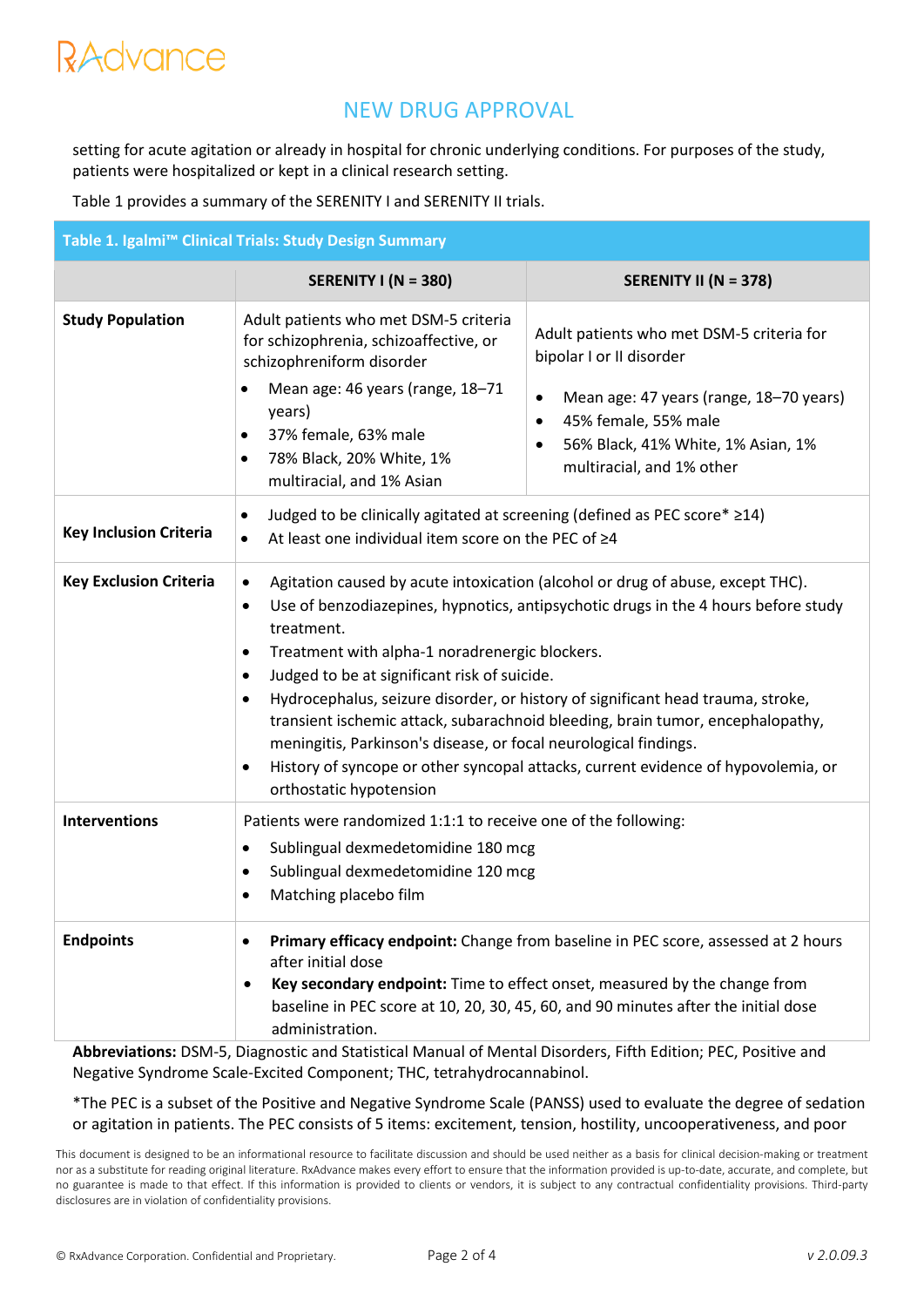# RAUVANCE

# NEW DRUG APPROVAL

impulse control, which are rated from 1 (not present) to 7 (extremely severe), with total scores ranging from 5 to 35. Severe agitation is a score ≥20.

### **Safety**

#### ADVERSE EVENTS

The most common adverse reactions (incidence ≥5% and at least twice the rate of placebo) are somnolence, paresthesia or oral hypoesthesia, dizziness, dry mouth, hypotension, and orthostatic hypotension.

#### WARNINGS & PRECAUTIONS

#### **Hypotension, Orthostatic Hypotension, and Bradycardia:**

Avoid use of Igalmi™ in patients with hypotension, orthostatic hypotension, advanced heart block, severe ventricular dysfunction, or history of syncope. Ensure that patients are alert and not experiencing orthostatic or symptomatic hypotension prior to resuming ambulation.

#### **QT Interval Prolongation**:

Igalmi™ increases in QT interval; avoid use in patients with risk factors for prolonged QT interval.

#### **Somnolence**:

Patients should not perform activities requiring mental alertness, such as operating a motor vehicle or operating hazardous machinery for at least eight hours after taking Igalmi™ .

### CONTRAINDICATIONS

None reported.

### **Clinical Pharmacology**

#### MECHANISMS OF ACTION

Dexmedetomidine is an alpha-2 adrenergic receptor agonist. The mechanism of action of Igalmi™ in the acute treatment of agitation associated with schizophrenia or bipolar I or II disorder is thought to be due to activation of presynaptic alpha-2 adrenergic receptors.

### **Dose & Administration**

#### ADULTS

| <b>Agitation Severity</b> | Initial Dose*     | <b>Optional 2nd/3rd</b><br>Doses* | <b>Maximum Recommended</b><br><b>Total Daily Dosage</b> |
|---------------------------|-------------------|-----------------------------------|---------------------------------------------------------|
| Mild or Moderate          | $120 \text{ mcg}$ | 60 mcg                            | 240 mcg                                                 |
| Severe                    | $180 \text{ mcg}$ | 90 mcg                            | 360 mcg                                                 |

\* Igalmi™ 120 mcg and 180 mcg dosage strengths may be cut in half to obtain the 60 mcg and 90 mcg doses, respectively.

#### **PEDIATRICS**

#### None

This document is designed to be an informational resource to facilitate discussion and should be used neither as a basis for clinical decision-making or treatment nor as a substitute for reading original literature. RxAdvance makes every effort to ensure that the information provided is up-to-date, accurate, and complete, but no guarantee is made to that effect. If this information is provided to clients or vendors, it is subject to any contractual confidentiality provisions. Third-party disclosures are in violation of confidentiality provisions.